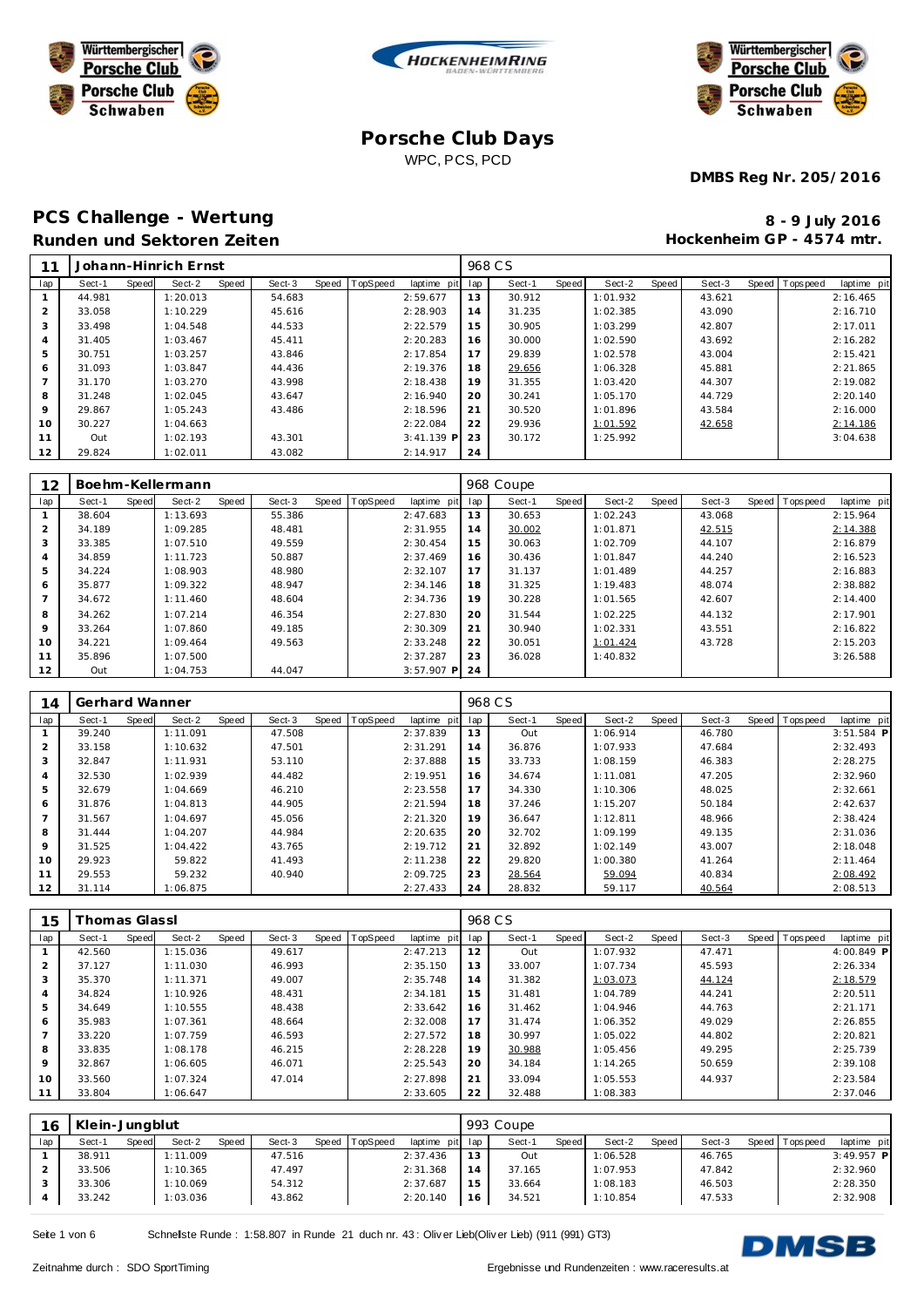





**DMBS Reg Nr. 205/2016**

#### **PCS Challenge - Wertung Runden und Sektoren Zeiten**

|                           |  | 8 - 9 July 2016 |  |
|---------------------------|--|-----------------|--|
| Hockenheim GP - 4574 mtr. |  |                 |  |

| 5  | 33.025 | 1:04.334 | 46.095 | 2:23.454  |    | 34.366 | 1:09.973 | 48.332 | 2:32.671 |
|----|--------|----------|--------|-----------|----|--------|----------|--------|----------|
| 6  | 32.289 | 1:05.009 | 44.342 | 2:21.640  | 18 | 37.207 | 1:14.947 | 50.369 | 2:42.523 |
|    | 32.019 | 1:04.467 | 44.855 | 2: 21.341 | 19 | 36.926 | 1:12.363 | 49.575 | 2:38.864 |
| 8  | 31.971 | 1:04.143 | 44.488 | 2:20.602  | 20 | 32.626 | 1:08.331 | 49.883 | 2:30.840 |
|    | 31.991 | 1:04.315 | 44.508 | 2:20.814  | 21 | 34.681 | 1:02.376 | 43.921 | 2:20.978 |
| 10 | 30.407 | 58.525   | 41.118 | 2:10.050  | 22 | 30.108 | 1:00.462 | 43.463 | 2:14.033 |
| 11 | 29.901 | 59.325   | 40.816 | 2:10.042  | 23 | 30.021 | 1:01.549 | 43.318 | 2:14.888 |
| 12 | 31.114 | 1:07.184 |        | 2:28.653  | 24 | 30.502 | 1:02.796 | 44.156 | 2:17.454 |

|                | Herbert Bier |              |          |       |        |                |              | 911 | G Coupe |       |          |       |        |                |             |
|----------------|--------------|--------------|----------|-------|--------|----------------|--------------|-----|---------|-------|----------|-------|--------|----------------|-------------|
| lap            | Sect-1       | <b>Speed</b> | Sect-2   | Speed | Sect-3 | Speed TopSpeed | laptime pit  | lap | Sect-1  | Speed | Sect-2   | Speed | Sect-3 | Speed Topspeed | laptime pit |
|                | 35.931       |              | 1:10.212 |       | 51.950 |                | 2:38.093     | 14  | 33.391  |       | 1:03.254 |       | 44.378 |                | 2:21.023    |
| $\overline{2}$ | 33.060       |              | 1:07.161 |       | 45.948 |                | 2:26.169     | 15  | 32.136  |       | 1:02.977 |       | 45.577 |                | 2:20.690    |
| 3              | 33.907       |              | 1:06.878 |       | 44.691 |                | 2:25.476     | 16  | 30.732  |       | 1:02.873 |       | 45.277 |                | 2:18.882    |
| 4              | 33.274       |              | 1:05.833 |       | 45.295 |                | 2:24.402     | 17  | 33.448  |       | 1:03.293 |       | 45.579 |                | 2:22.320    |
| 5              | 32.357       |              | 1:03.615 |       | 45.191 |                | 2:21.163     | 18  | 32.600  |       | 1:04.155 |       | 47.166 |                | 2:23.921    |
| 6              | 31.581       |              | 1:03.000 |       | 46.347 |                | 2:20.928     | 19  | 32.156  |       | 1:02.891 |       | 45.338 |                | 2:20.385    |
| $\overline{7}$ | 31.716       |              | 1:03.843 |       | 44.917 |                | 2:20.476     | 20  | 33.944  |       | 1:04.460 |       | 44.142 |                | 2:22.546    |
| 8              | 32.384       |              | 1:03.007 |       | 44.694 |                | 2:20.085     | 21  | 31.176  |       | 1:02.679 |       | 44.728 |                | 2:18.583    |
| 9              | 32.957       |              | 1:04.196 |       | 47.159 |                | 2:24.312     | 22  | 31.464  |       | 1:01.913 |       | 43.594 |                | 2:16.971    |
| 10             | 31.095       |              | 1:03.350 |       |        |                | 2:22.756     | 23  | 30.869  |       | 1:02.141 |       | 43.223 |                | 2:16.233    |
| 11             | Out          |              | 1:06.107 |       | 45.906 |                | $3:47.285$ P | 24  | 31.087  |       | 1:02.951 |       | 43.314 |                | 2:17.352    |
| 12             | 33.201       |              | 1:05.372 |       | 46.011 |                | 2:24.584     | 25  | 34.930  |       | 1:30.704 |       |        |                | 3:11.778    |
| 13             | 32.554       |              | 1:02.982 |       | 46.305 |                | 2:21.841     | 26  |         |       |          |       |        |                |             |

| 21  | Jochen Kümmerle |          |       |        |                |             |     | 996 Coupe |       |          |       |        |                  |              |
|-----|-----------------|----------|-------|--------|----------------|-------------|-----|-----------|-------|----------|-------|--------|------------------|--------------|
| lap | Sect-1<br>Speed | Sect-2   | Speed | Sect-3 | Speed TopSpeed | laptime pit | lap | Sect-1    | Speed | Sect-2   | Speed | Sect-3 | Speed   Topspeed | laptime pit  |
|     | 38.324          | 1:10.946 |       | 47.175 |                | 2:36.445    | 14  | 31.209    |       | 1:02.266 |       |        |                  | 2:22.327     |
| 2   | 34.428          | 1:09.475 |       | 48.393 |                | 2:32.296    | 15  | Out       |       | 1:04.357 |       | 44.743 |                  | $3:45.888$ P |
| 3   | 32.154          | 1:04.855 |       | 45.515 |                | 2:22.524    | 16  | 31.121    |       | 1:03.075 |       | 44.449 |                  | 2:18.645     |
| 4   | 31.693          | 1:04.067 |       | 45.555 |                | 2:21.315    | 17  | 31.832    |       | 1:03.387 |       | 45.352 |                  | 2:20.571     |
| 5   | 32.207          | 1:06.796 |       | 44.983 |                | 2:23.986    | 18  | 31.084    |       | 1:02.662 |       | 45.058 |                  | 2:18.804     |
| 6   | 32.093          | 1:03.575 |       | 46.010 |                | 2:21.678    | 19  | 31.000    |       | 1:03.306 |       | 45.035 |                  | 2:19.341     |
|     | 31.912          | 1:03.541 |       | 45.104 |                | 2:20.557    | 20  | 31.467    |       | 1:03.794 |       | 44.665 |                  | 2:19.926     |
| 8   | 32.080          | 1:03.626 |       | 45.670 |                | 2:21.376    | 21  | 32.526    |       | 1:04.792 |       | 48.962 |                  | 2:26.280     |
| 9   | 34.435          | 1:04.686 |       | 46.157 |                | 2:25.278    | 22  | 31.010    |       | 1:02.629 |       | 43.490 |                  | 2:17.129     |
| 10  | 31.806          | 1:02.480 |       | 45.207 |                | 2:19.493    | 23  | 31.895    |       | 1:01.156 |       | 43.934 |                  | 2:16.985     |
| 11  | 31.651          | 1:03.858 |       | 46.549 |                | 2:22.058    | 24  | 30.621    |       | 1:01.166 |       | 43.232 |                  | 2:15.019     |
| 12  | 31.542          | 1:03.540 |       | 44.928 |                | 2:20.010    | 25  | 30.392    |       | 1:00.649 |       | 42.691 |                  | 2:13.732     |
| 13  | 31.647          | 1:04.116 |       | 46.391 |                | 2:22.154    | 26  |           |       |          |       |        |                  |              |

| 22  | Rösch-Rösch |       |          |       |        |                |               |     | 996 GT3 |       |          |       |          |                |             |
|-----|-------------|-------|----------|-------|--------|----------------|---------------|-----|---------|-------|----------|-------|----------|----------------|-------------|
| lap | Sect-1      | Speed | Sect-2   | Speed | Sect-3 | Speed TopSpeed | laptime pit   | lap | Sect-1  | Speed | Sect-2   | Speed | Sect-3   | Speed Topspeed | laptime pit |
|     | 37.876      |       | 1:10.886 |       | 50.241 |                | 2:39.003      | 13  | 31.277  |       | 1:06.961 |       | 47.313   |                | 2:25.551    |
| 2   | 34.325      |       | 1:09.342 |       | 48.465 |                | 2:32.132      | 14  | 31.967  |       | 1:07.026 |       | 47.259   |                | 2:26.252    |
| 3   | 32.956      |       | 1:08.412 |       | 50.753 |                | 2:32.121      | 15  | 31.816  |       | 1:07.871 |       | 47.396   |                | 2:27.083    |
| 4   | 31.443      |       | 1:01.573 |       | 45.951 |                | 2:18.967      | 16  | 32.273  |       | 1:07.073 |       | 47.823   |                | 2:27.169    |
| 5   | 31.641      |       | 1:04.852 |       | 46.669 |                | 2:23.162      | 17  | 33.577  |       | 1:09.595 |       | 50.560   |                | 2:33.732    |
| 6   | 31.378      |       | 1:05.254 |       | 44.298 |                | 2:20.930      | 18  | 35.077  |       | 1:09.506 |       | 46.022   |                | 2:30.605    |
|     | 30.453      |       | 1:05.363 |       | 46.002 |                | 2:21.818      | 19  | 31.107  |       | 1:03.655 |       | 44.548   |                | 2:19.310    |
| 8   | 31.401      |       | 1:04.354 |       | 44.908 |                | 2:20.663      | 20  | 31.055  |       | 1:08.339 |       | 1:03.157 |                | 2:42.551    |
| 9   | 31.308      |       | 1:05.902 |       | 46.752 |                | 2:23.962      | 21  | 31.365  |       | 1:01.802 |       | 43.593   |                | 2:16.760    |
| 10  | 31.406      |       | 1:05.267 |       | 46.097 |                | 2:22.770      | 22  | 29.894  |       | 1:01.669 |       | 44.730   |                | 2:16.293    |
|     | 30.431      |       | 1:08.905 |       |        |                | 2:28.542      | 23  | 34.234  |       | 1:36.859 |       |          |                | 3:10.954    |
| 12  | Out         |       | 1:10.094 |       | 45.337 |                | 4:11.370 P 24 |     |         |       |          |       |          |                |             |

| 23  | Kröger-Kröger<br>TopSpeed<br>Sect-2<br>Sect-3<br>Sect-1<br>Speed |       |          |       |        |  |  |             |     | Cavman S |       |          |         |        |                 |             |
|-----|------------------------------------------------------------------|-------|----------|-------|--------|--|--|-------------|-----|----------|-------|----------|---------|--------|-----------------|-------------|
| lap |                                                                  | Speed |          | Speed |        |  |  | laptime pit | lap | Sect-1   | Speed | Sect-2   | Speed ! | Sect-3 | Speed Tops peed | laptime pit |
|     | 36.080                                                           |       | 1:08.294 |       | 47.763 |  |  | 2:32.137    | 13  | 30.722   |       | 1:04.015 |         | 45.384 |                 | 2:20.121    |
|     | 33.232                                                           |       | 1:06.337 |       | 50.471 |  |  | 2:30.040    | 14  | 30.549   |       | 1:04.237 |         | 46.431 |                 | 2:21.217    |
| 3   | 33.020                                                           |       | 1:06.754 |       | 46.538 |  |  | 2:26.312    | 15  | 31.569   |       | 1:03.798 |         | 46.308 |                 | 2:21.675    |
| 4   | 31.544                                                           |       | 1:05.002 |       | 46.426 |  |  | 2:22.972    | 16  | 32.252   |       | 1:06.746 |         | 47.367 |                 | 2:26.365    |
| 5   | 31.778                                                           |       | 1:06.955 |       | 46.810 |  |  | 2:25.543    | 17  | 33.951   |       | 1:08.106 |         | 48.099 |                 | 2:30.156    |
| 6   | 31.638                                                           |       | 1:04.469 |       | 47.299 |  |  | 2:23.406    | 18  | 31.962   |       | 1:07.144 |         | 51.296 |                 | 2:30.402    |
|     | 31.123                                                           |       | 1:03.430 |       | 46.229 |  |  | 2:20.782    | 19  | 32.096   |       | 1:06.577 |         | 50.689 |                 | 2:29.362    |

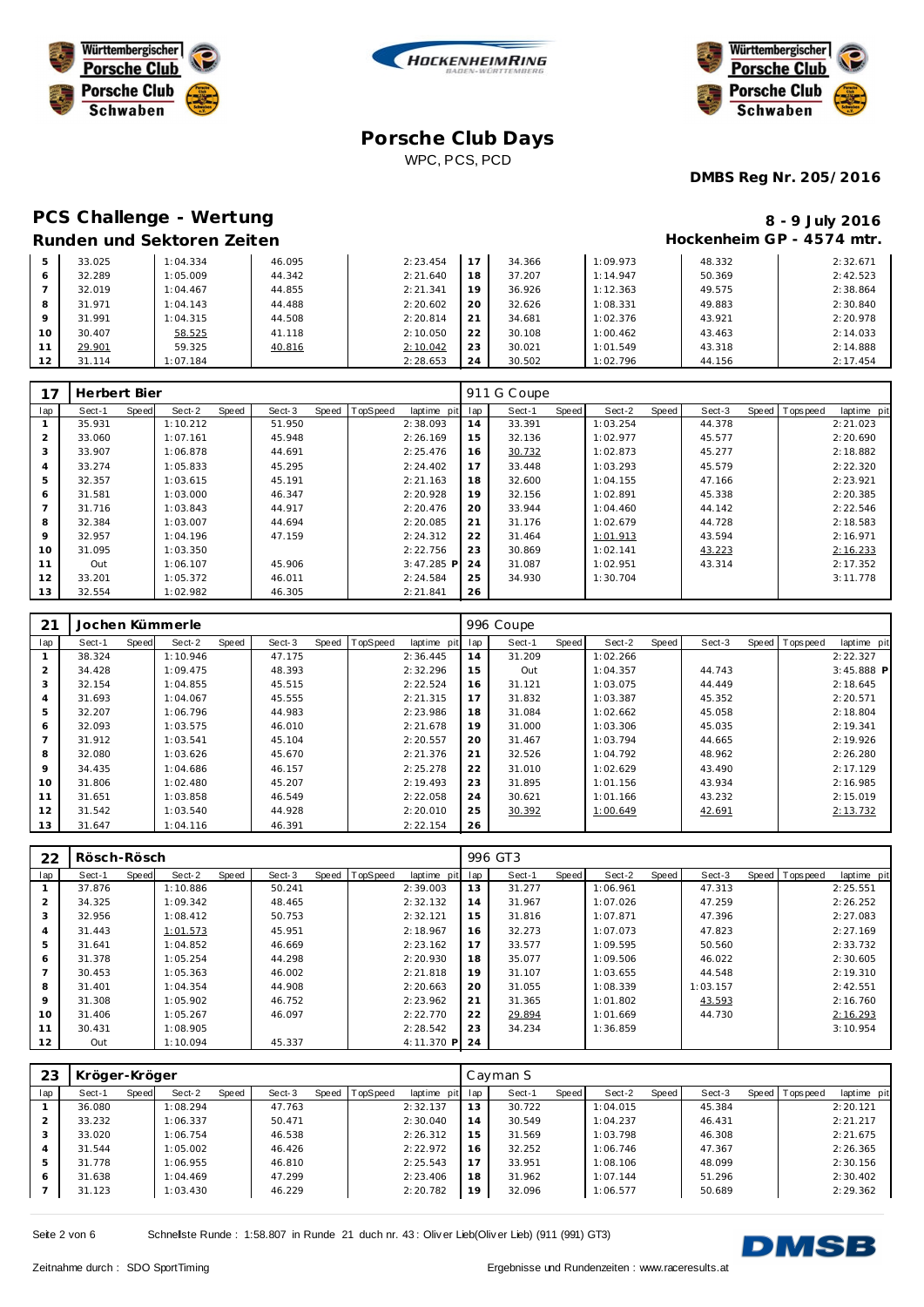





**DMBS Reg Nr. 205/2016**

## PCS Challenge - Wertung **8 - 9 July 2016 Runden und Sektoren Zeiten**

|                      |  |          |        | U / JUIY LUIU             |
|----------------------|--|----------|--------|---------------------------|
|                      |  |          |        | Hockenheim GP - 4574 mtr. |
| $2:21.099$ 20 32.600 |  | 1:06.526 | 51.407 | 2:30.533                  |
|                      |  |          |        |                           |

|    | 30.447 | : 04.171           | 46.481 | 2:21.099        | 20          | 32.600 | 1:06.526 | 51.407 | 2:30.533 |
|----|--------|--------------------|--------|-----------------|-------------|--------|----------|--------|----------|
|    | 34.193 | $^{\circ}$ :04.016 |        | 2:33.716        | $\bigcap$ 1 | 32.012 | 1:01.438 | 44.066 | 2:17.516 |
| 10 | Out    | 1:03.419           | 46.042 | $3:59.738$ P 22 |             | 29.255 | 59.663   | 42.246 | 2:11.164 |
|    | 32.314 | 1:01.550           | 44.788 | 2:18.652        | 23          | 35.163 | 1:20.569 |        | 3:14.049 |
| 12 | 30.905 | : 03.465           | 44.839 | 2:19.209        | 24          |        |          |        |          |

| 24             | Claudia Thomas |       |          |       |        |       |          |              |     | Boxster 981 S |       |          |       |        |                |             |
|----------------|----------------|-------|----------|-------|--------|-------|----------|--------------|-----|---------------|-------|----------|-------|--------|----------------|-------------|
| lap            | Sect-1         | Speed | Sect-2   | Speed | Sect-3 | Speed | TopSpeed | laptime pit  | lap | Sect-1        | Speed | Sect-2   | Speed | Sect-3 | Speed Topspeed | laptime pit |
|                | 33.847         |       | 1:04.675 |       | 45.403 |       |          | 2:23.925     | 15  | 28.700        |       | 58.633   |       | 42.563 |                | 2:09.896    |
| $\overline{2}$ | 29.603         |       | 59.541   |       | 45.126 |       |          | 2:14.270     | 16  | 28.748        |       | 58.611   |       | 41.649 |                | 2:09.008    |
| 3              | 29.612         |       | 58.213   |       | 42.704 |       |          | 2:10.529     | 17  | 29.068        |       | 58.875   |       | 41.409 |                | 2:09.352    |
| $\overline{4}$ | 29.304         |       | 59.021   |       | 42.601 |       |          | 2:10.926     | 18  | 28.678        |       | 59.676   |       | 42.114 |                | 2:10.468    |
| 5              | 29.032         |       | 1:00.152 |       | 42.129 |       |          | 2:11.313     | 19  | 30.162        |       | 58.912   |       | 43.217 |                | 2:12.291    |
| 6              | 29.249         |       | 1:02.120 |       | 44.053 |       |          | 2:15.422     | 20  | 29.857        |       | 58.905   |       | 41.150 |                | 2:09.912    |
|                | 31.196         |       | 1:00.080 |       | 42.158 |       |          | 2:13.434     | 21  | 28.854        |       | 59.171   |       | 42.258 |                | 2:10.283    |
| 8              | 28.941         |       | 58.978   |       | 42.952 |       |          | 2:10.871     | 22  | 28.902        |       | 58.625   |       | 41.947 |                | 2:09.474    |
| 9              | 29.280         |       | 58.420   |       | 41.785 |       |          | 2:09.485     | 23  | 28.848        |       | 58.320   |       | 42.021 |                | 2:09.189    |
| 10             | 28.979         |       | 59.492   |       | 42.479 |       |          | 2:10.950     | 24  | 28.348        |       | 58.041   |       | 43.612 |                | 2:10.001    |
| 11             | 28.736         |       | 59.206   |       |        |       |          | 2:15.033     | 25  | 28.616        |       | 58.644   |       | 42.481 |                | 2:09.741    |
| 12             | Out            |       | 57.981   |       | 41.201 |       |          | $3:30.278$ P | 26  | 29.001        |       | 1:00.562 |       | 43.305 |                | 2:12.868    |
| 13             | 29.011         |       | 58.924   |       | 42.594 |       |          | 2:10.529     | 27  | 30.750        |       | 1:40.817 |       | 46.784 |                | 2:58.351    |
| 14             | 29.176         |       | 59.060   |       | 42.955 |       |          | 2:11.191     | 28  |               |       |          |       |        |                |             |

| 25      | Mario Klein |       |          |       |        |       |          |             |     | 997 Coupe |       |          |       |        |                |              |
|---------|-------------|-------|----------|-------|--------|-------|----------|-------------|-----|-----------|-------|----------|-------|--------|----------------|--------------|
| lap     | Sect-1      | Speed | Sect-2   | Speed | Sect-3 | Speed | TopSpeed | laptime pit | lap | Sect-1    | Speed | Sect-2   | Speed | Sect-3 | Speed Topspeed | laptime pit  |
|         | 44.669      |       | 1:13.900 |       | 53.059 |       |          | 2:51.628    | 11  | 33.655    |       | 1:07.165 |       |        |                | 2:34.552     |
| 2       | 36.388      |       | 1:14.979 |       | 51.201 |       |          | 2:42.568    | 12  | Out       |       | 1:07.734 |       | 48.043 |                | $3:54.422$ P |
| 3       | 37.497      |       | 1:13.732 |       | 52.879 |       |          | 2:44.108    | 13  | 33.747    |       | 1:08.305 |       | 48.067 |                | 2:30.119     |
| 4       | 37.781      |       | 1:12.285 |       | 50.798 |       |          | 2:40.864    | 14  | 33.235    |       | 1:05.995 |       | 48.009 |                | 2:27.239     |
| 5       | 34.485      |       | 1:12.306 |       | 51.437 |       |          | 2:38.228    | 15  | 32.863    |       | 1:06.089 |       | 47.586 |                | 2:26.538     |
| 6       | 35.530      |       | 1:11.902 |       | 51.151 |       |          | 2:38.583    | 16  | 32.872    |       | 1:06.402 |       | 47.270 |                | 2:26.544     |
|         | 36.277      |       | 1:10.442 |       | 51.974 |       |          | 2:38.693    | 17  | 32.178    |       | 1:05.206 |       | 47.231 |                | 2:24.615     |
| 8       | 34.970      |       | 1:10.312 |       | 50.453 |       |          | 2:35.735    | 18  | 33.363    |       | 1:09.910 |       | 51.130 |                | 2:34.403     |
| $\circ$ | 35.729      |       | 1:09.013 |       | 49.627 |       |          | 2:34.369    | 19  | 36.326    |       | 1:18.880 |       | 55.347 |                | 2:50.553     |
| 10      | 34.608      |       | 1:08.354 |       | 49.489 |       |          | 2:32.451    | 20  | 38.088    |       | 1:20.298 |       |        |                | 3:02.330     |

| 26             | Klaus-Michael Köhler |       |          |       |        |                |             |     | Boxster 981 S |       |          |       |        |       |            |             |
|----------------|----------------------|-------|----------|-------|--------|----------------|-------------|-----|---------------|-------|----------|-------|--------|-------|------------|-------------|
| lap            | Sect-1               | Speed | Sect-2   | Speed | Sect-3 | Speed TopSpeed | laptime pit | lap | Sect-1        | Speed | Sect-2   | Speed | Sect-3 | Speed | T ops peed | laptime pit |
|                | 42.093               |       | 1:09.708 |       | 45.429 |                | 2:37.230    | 14  | Out           |       | 1:02.913 |       | 44.075 |       |            | 3:37.820 P  |
| $\overline{2}$ | 30.369               |       | 1:03.504 |       | 44.716 |                | 2:18.589    | 15  | 30.147        |       | 1:01.218 |       | 45.196 |       |            | 2:16.561    |
| 3              | 30.437               |       | 1:01.813 |       | 44.438 |                | 2:16.688    | 16  | 29.696        |       | 1:00.774 |       | 43.956 |       |            | 2:14.426    |
| 4              | 30.404               |       | 1:01.450 |       | 44.101 |                | 2:15.955    | 17  | 30.590        |       | 1:01.026 |       | 43.940 |       |            | 2:15.556    |
| 5              | 30.550               |       | 1:01.522 |       | 45.717 |                | 2:17.789    | 18  | 30.283        |       | 59.489   |       | 43.580 |       |            | 2:13.352    |
| 6              | 29.929               |       | 1:00.965 |       | 46.535 |                | 2:17.429    | 19  | 29.954        |       | 1:00.371 |       | 43.084 |       |            | 2:13.409    |
| $\overline{7}$ | 30.200               |       | 1:01.724 |       | 45.002 |                | 2:16.926    | 20  | 29.688        |       | 59.978   |       | 43.910 |       |            | 2:13.576    |
| 8              | 31.704               |       | 1:02.114 |       | 45.985 |                | 2:19.803    | 21  | 29.767        |       | 59.358   |       | 42.750 |       |            | 2:11.875    |
| 9              | 29.812               |       | 1:00.893 |       | 43.804 |                | 2:14.509    | 22  | 29.720        |       | 59.482   |       | 43.327 |       |            | 2:12.529    |
| 10             | 29.695               |       | 1:00.770 |       | 43.478 |                | 2:13.943    | 23  | 29.293        |       | 59.783   |       | 43.769 |       |            | 2:12.845    |
| 11             | 29.637               |       | 1:00.889 |       | 45.893 |                | 2:16.419    | 24  | 29.521        |       | 1:03.835 |       | 46.826 |       |            | 2:20.182    |
| 12             | 31.956               |       | 1:00.755 |       | 45.764 |                | 2:18.475    | 25  | 30.586        |       | 1:02.570 |       | 44.023 |       |            | 2:17.179    |
| 13             | 29.972               |       | 1:01.155 |       |        |                | 2:23.079    | 26  | 29.954        |       | 1:02.089 |       | 44.404 |       |            | 2:16.447    |

| 31  | Kramer-Kramer |       |          |       |        |                |             |     | 997 GT3 |       |          |       |        |                |             |
|-----|---------------|-------|----------|-------|--------|----------------|-------------|-----|---------|-------|----------|-------|--------|----------------|-------------|
| lap | Sect-1        | Speed | Sect-2   | Speed | Sect-3 | Speed TopSpeed | laptime pit | lap | Sect-1  | Speed | Sect-2   | Speed | Sect-3 | Speed Topspeed | laptime pit |
|     | 38.473        |       | 1:15.563 |       | 47.712 |                | 2:41.748    | 14  | 30.709  |       | 1:02.075 |       | 42.643 |                | 2:15.427    |
| 2   | 31.489        |       | 1:03.244 |       | 44.282 |                | 2:19.015    | 15  | 32.152  |       | 1:01.757 |       | 43.609 |                | 2:17.518    |
| 3   | 30.521        |       | 1:00.089 |       | 43.431 |                | 2:14.041    | 16  | 29.814  |       | 58.398   |       | 43.056 |                | 2:11.268    |
| 4   | 30.052        |       | 59.682   |       | 42.995 |                | 2:12.729    | 17  | 30.430  |       | 1:00.561 |       | 42.193 |                | 2:13.184    |
| 5   | 29.693        |       | 58.568   |       | 41.817 |                | 2:10.078    | 18  | 30.208  |       | 1:03.140 |       | 44.453 |                | 2:17.801    |
| 6   | 29.152        |       | 58.460   |       | 43.272 |                | 2:10.884    | 19  | 32.030  |       | 1:02.640 |       | 42.764 |                | 2:17.434    |
|     | 28.648        |       | 58.075   |       | 47.190 |                | 2:13.913    | 20  | 32.939  |       | 58.604   |       | 47.518 |                | 2:19.061    |
| 8   | 31.168        |       | 1:01.174 |       | 41.818 |                | 2:14.160    | 21  | 34.183  |       | 58.769   |       | 41.380 |                | 2:14.332    |
| 9   | 28.873        |       | 58.556   |       | 43.082 |                | 2:10.511    | 22  | 29.065  |       | 57.583   |       | 43.482 |                | 2:10.130    |
| 10  | 29.233        |       | 59.937   |       | 41.679 |                | 2:10.849    | 23  | 29.315  |       | 57.682   |       | 43.097 |                | 2:10.094    |
|     | 28.530        |       | 58.913   |       | 41.610 |                | 2:09.053    | 24  | 29.009  |       | 58.239   |       | 41.556 |                | 2:08.804    |

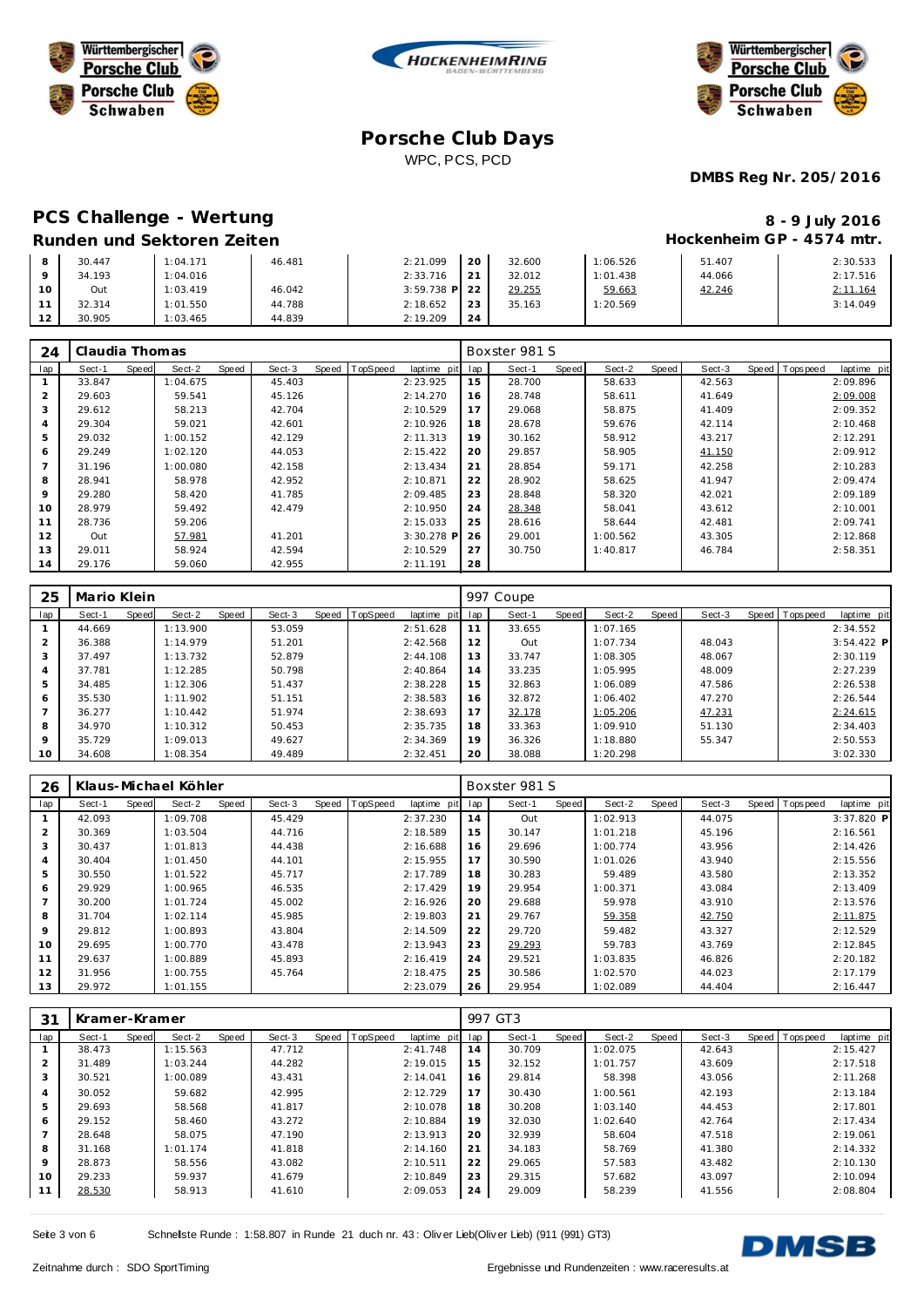





**DMBS Reg Nr. 205/2016**

| PCS Challenge - Wertung    | 8 - 9 July 2016           |
|----------------------------|---------------------------|
| Runden und Sektoren Zeiten | Hockenheim GP - 4574 mtr. |

| $\sim$<br>∼ | 28.649 | 1:01.343 |        | 2:15.795        | つら<br>. <u>.</u> | 28.764 | 56.669 | 41.131 | 2:06.564 |
|-------------|--------|----------|--------|-----------------|------------------|--------|--------|--------|----------|
| $\sim$<br>. | Out    | : 02.622 | 43.867 | 349 P 26<br>. ச | ∼                | 28.630 | 58.287 | 40.905 | 2:07.822 |
|             |        |          |        |                 |                  |        |        |        |          |

| 33             | Lutz Thomas |       |          |       |        |       |                 |             |     | Cayman GT4 |       |          |       |        |       |            |             |
|----------------|-------------|-------|----------|-------|--------|-------|-----------------|-------------|-----|------------|-------|----------|-------|--------|-------|------------|-------------|
| lap            | Sect-1      | Speed | Sect-2   | Speed | Sect-3 | Speed | <b>TopSpeed</b> | laptime pit | lap | Sect-1     | Speed | Sect-2   | Speed | Sect-3 | Speed | T ops peed | laptime pit |
|                | 34.143      |       | 1:02.928 |       | 42.951 |       |                 | 2:20.022    | 12  | 28.915     |       | 58.042   |       | 41.557 |       |            | 2:08.514    |
| 2              | 30.346      |       | 1:01.642 |       | 41.323 |       |                 | 2:13.311    | 13  | 28.669     |       | 58.086   |       | 41.120 |       |            | 2:07.875    |
| 3              | 30.983      |       | 59.581   |       | 41.566 |       |                 | 2:12.130    | 14  | 29.160     |       | 59.317   |       | 42.023 |       |            | 2:10.500    |
| $\overline{A}$ | 30.932      |       | 59.079   |       | 41.407 |       |                 | 2:11.418    | 15  | 28.817     |       | 58.707   |       | 41.122 |       |            | 2:08.646    |
| 5              | 29.281      |       | 59.604   |       | 42.749 |       |                 | 2:11.634    | 16  | 29.079     |       | 58.662   |       | 41.065 |       |            | 2:08.806    |
| 6              | 30.635      |       | 1:00.434 |       | 41.727 |       |                 | 2:12.796    | 17  | 29.045     |       | 59.383   |       | 40.910 |       |            | 2:09.338    |
|                | 28.798      |       | 59.549   |       | 42.860 |       |                 | 2:11.207    | 18  | 29.064     |       | 59.936   |       | 41.563 |       |            | 2:10.563    |
| 8              | 29.881      |       | 58.916   |       | 41.376 |       |                 | 2:10.173    | 19  | 29.977     |       | 58.901   |       | 41.575 |       |            | 2:10.453    |
| $\mathsf Q$    | 29.347      |       | 58.618   |       |        |       |                 | 2:10.987    | 20  | 29.628     |       | 59.904   |       | 41.781 |       |            | 2:11.313    |
| 10             | Out         |       | 59.574   |       | 41.955 |       |                 | 3:29.533 P  | 21  | 31.134     |       | 1:01.711 |       | 42.162 |       |            | 2:15.007    |
| 11             | 29.570      |       | 59.358   |       | 40.951 |       |                 | 2:09.879    | 22  | 32.329     |       | 1:01.054 |       |        |       |            | 2:22.488    |

| 34      | Dieter Kohm |       |          |       |        |       |          |             |     | 997 GT3 |       |          |       |          |                |             |
|---------|-------------|-------|----------|-------|--------|-------|----------|-------------|-----|---------|-------|----------|-------|----------|----------------|-------------|
| lap     | Sect-1      | Speed | Sect-2   | Speed | Sect-3 | Speed | TopSpeed | laptime pit | lap | Sect-1  | Speed | Sect-2   | Speed | Sect-3   | Speed Topspeed | laptime pit |
|         | 34.155      |       | 1:00.331 |       | 41.621 |       |          | 2:16.107    | 12  | 28.796  |       | 58.147   |       | 41.850   |                | 2:08.793    |
|         | 29.455      |       | 1:01.300 |       | 46.155 |       |          | 2:16.910    | 13  | 31.062  |       | 59.338   |       | 40.655   |                | 2:11.055    |
| 3       | 32.020      |       | 59.912   |       | 41.517 |       |          | 2:13.449    | 14  | 28.714  |       | 58.108   |       |          |                | 2:12.620    |
|         | 28.237      |       | 57.891   |       | 42.211 |       |          | 2:08.339    | 15  | Out     |       | 1:01.247 |       | 41.571   |                | 4:03.789 P  |
| 5       | 28.294      |       | 58.148   |       | 41.127 |       |          | 2:07.569    | 16  | 28.702  |       | 57.916   |       | 41.541   |                | 2:08.159    |
| 6       | 28.464      |       | 59.447   |       | 41.695 |       |          | 2:09.606    | 17  | 29.142  |       | 58.687   |       | 41.264   |                | 2:09.093    |
|         | 28.984      |       | 57.647   |       | 42.291 |       |          | 2:08.922    | 18  | 28.281  |       | 57.650   |       | 42.386   |                | 2:08.317    |
| 8       | 28.402      |       | 58.032   |       | 41.326 |       |          | 2:07.760    | 19  | 28.931  |       | 57.546   |       | 41.323   |                | 2:07.800    |
| $\circ$ | 28.859      |       | 57.334   |       | 41.264 |       |          | 2:07.457    | 20  | 30.018  |       | 1:03.615 |       | 1:01.202 |                | 2:34.835    |
| 10      | 29.071      |       | 57.488   |       | 40.977 |       |          | 2:07.536    | 21  | 36.762  |       | 59.641   |       | 40.394   |                | 2:16.797    |
| 11      | 28.727      |       | 58.296   |       | 41.960 |       |          | 2:08.983    | 22  | 27.961  |       | 59.644   |       |          |                | 2:19.827    |

| 35             | Werner Eble |       |          |       |        |                |             |     | 996 GT3 |       |          |       |        |                |              |
|----------------|-------------|-------|----------|-------|--------|----------------|-------------|-----|---------|-------|----------|-------|--------|----------------|--------------|
| lap            | Sect-1      | Speed | Sect-2   | Speed | Sect-3 | Speed TopSpeed | laptime pit | lap | Sect-1  | Speed | Sect-2   | Speed | Sect-3 | Speed Topspeed | laptime pit  |
|                | 38.430      |       | 1:10.623 |       | 50.016 |                | 2:39.069    | 13  | 30.978  |       | 1:04.101 |       | 47.167 |                | 2:22.246     |
| $\overline{2}$ | 33.282      |       | 1:08.376 |       | 49.080 |                | 2:30.738    | 14  | 31.190  |       | 1:03.749 |       |        |                | 2:25.878     |
| 3              | 33.949      |       | 1:11.049 |       | 50.900 |                | 2:35.898    | 15  | Out     |       | 1:06.282 |       | 48.428 |                | $3:49.636$ P |
| 4              | 34.931      |       | 1:06.790 |       | 48.310 |                | 2:30.031    | 16  | 31.681  |       | 1:03.884 |       | 47.655 |                | 2:23.220     |
| 5              | 32.379      |       | 1:06.460 |       | 47.624 |                | 2:26.463    | 17  | 31.378  |       | 1:04.538 |       | 46.511 |                | 2:22.427     |
| 6              | 32.180      |       | 1:06.133 |       | 48.834 |                | 2:27.147    | 18  | 31.575  |       | 1:05.032 |       | 49.787 |                | 2:26.394     |
|                | 32.198      |       | 1:05.063 |       | 46.688 |                | 2:23.949    | 19  | 32.587  |       | 1:03.363 |       | 46.318 |                | 2:22.268     |
| 8              | 31.511      |       | 1:04.460 |       | 47.727 |                | 2:23.698    | 20  | 30.958  |       | 1:03.399 |       | 46.126 |                | 2:20.483     |
| 9              | 30.941      |       | 1:06.375 |       | 48.374 |                | 2:25.690    | 21  | 31.447  |       | 1:02.904 |       | 45.331 |                | 2:19.682     |
| 10             | 31.227      |       | 1:02.642 |       | 47.281 |                | 2:21.150    | 22  | 30.469  |       | 1:03.699 |       | 46.351 |                | 2:20.519     |
| 11             | 33.211      |       | 1:04.971 |       | 47.951 |                | 2:26.133    | 23  | 30.932  |       | 1:02.786 |       | 45.543 |                | 2:19.261     |
| 12             | 31.232      |       | 1:03.348 |       | 46.544 |                | 2:21.124    | 24  | 34.337  |       | 1:16.848 |       | 54.186 |                | 2:45.371     |

| 41  | Seyler-Seyler |       |          |       |        |       |          |             |     | 911 (991) GT3 |       |        |       |        |       |          |             |
|-----|---------------|-------|----------|-------|--------|-------|----------|-------------|-----|---------------|-------|--------|-------|--------|-------|----------|-------------|
| lap | Sect-1        | Speed | Sect-2   | Speed | Sect-3 | Speed | TopSpeed | laptime pit | lap | Sect-1        | Speed | Sect-2 | Speed | Sect-3 | Speed | Topspeed | laptime pit |
|     | 33.465        |       | 59.070   |       | 40.878 |       |          | 2:13.413    | 15  | 27.733        |       | 55.473 |       | 41.450 |       |          | 2:04.656    |
| 2   | 27.749        |       | 1:00.262 |       | 43.006 |       |          | 2:11.017    | 16  | 28.754        |       | 56.853 |       | 40.978 |       |          | 2:06.585    |
| 3   | 32.747        |       | 55.497   |       | 40.131 |       |          | 2:08.375    | 17  | 28.048        |       | 55.067 |       | 40.894 |       |          | 2:04.009    |
| 4   | 27.262        |       | 57.272   |       | 44.367 |       |          | 2:08.901    | 18  | 28.418        |       | 56.578 |       | 40.318 |       |          | 2:05.314    |
| 5   | 26.909        |       | 56.793   |       | 39.557 |       |          | 2:03.259    | 19  | 27.942        |       | 54.657 |       | 41.559 |       |          | 2:04.158    |
| 6   | 28.135        |       | 55.033   |       | 39.926 |       |          | 2:03.094    | 20  | 27.305        |       | 58.783 |       | 42.889 |       |          | 2:08.977    |
|     | 27.091        |       | 54.675   |       | 40.236 |       |          | 2:02.002    | 21  | 27.938        |       | 54.540 |       | 41.013 |       |          | 2:03.491    |
| 8   | 27.058        |       | 55.280   |       | 39.842 |       |          | 2:02.180    | 22  | 27.220        |       | 53.561 |       | 39.763 |       |          | 2:00.544    |
| 9   | 27.545        |       | 56.400   |       | 40.251 |       |          | 2:04.196    | 23  | 27.224        |       | 54.085 |       | 39.826 |       |          | 2:01.135    |
| 10  | 27.089        |       | 55.114   |       | 40.724 |       |          | 2:02.927    | 24  | 27.329        |       | 55.362 |       | 40.834 |       |          | 2:03.525    |
| 11  | 27.505        |       | 55.323   |       |        |       |          | 2:10.107    | 25  | 28.487        |       | 54.764 |       | 39.876 |       |          | 2:03.127    |
| 12  | Out           |       | 57.372   |       | 40.044 |       |          | 4:28.836 P  | 26  | 26.845        |       | 54.294 |       | 41.015 |       |          | 2:02.154    |
| 13  | 27.820        |       | 55.152   |       | 40.754 |       |          | 2:03.726    | 27  | 27.140        |       | 55.306 |       | 40.426 |       |          | 2:02.872    |
| 14  | 27.861        |       | 54.338   |       | 40.078 |       |          | 2:02.277    | 28  | 27.150        |       | 56.688 |       | 41.346 |       |          | 2:05.184    |

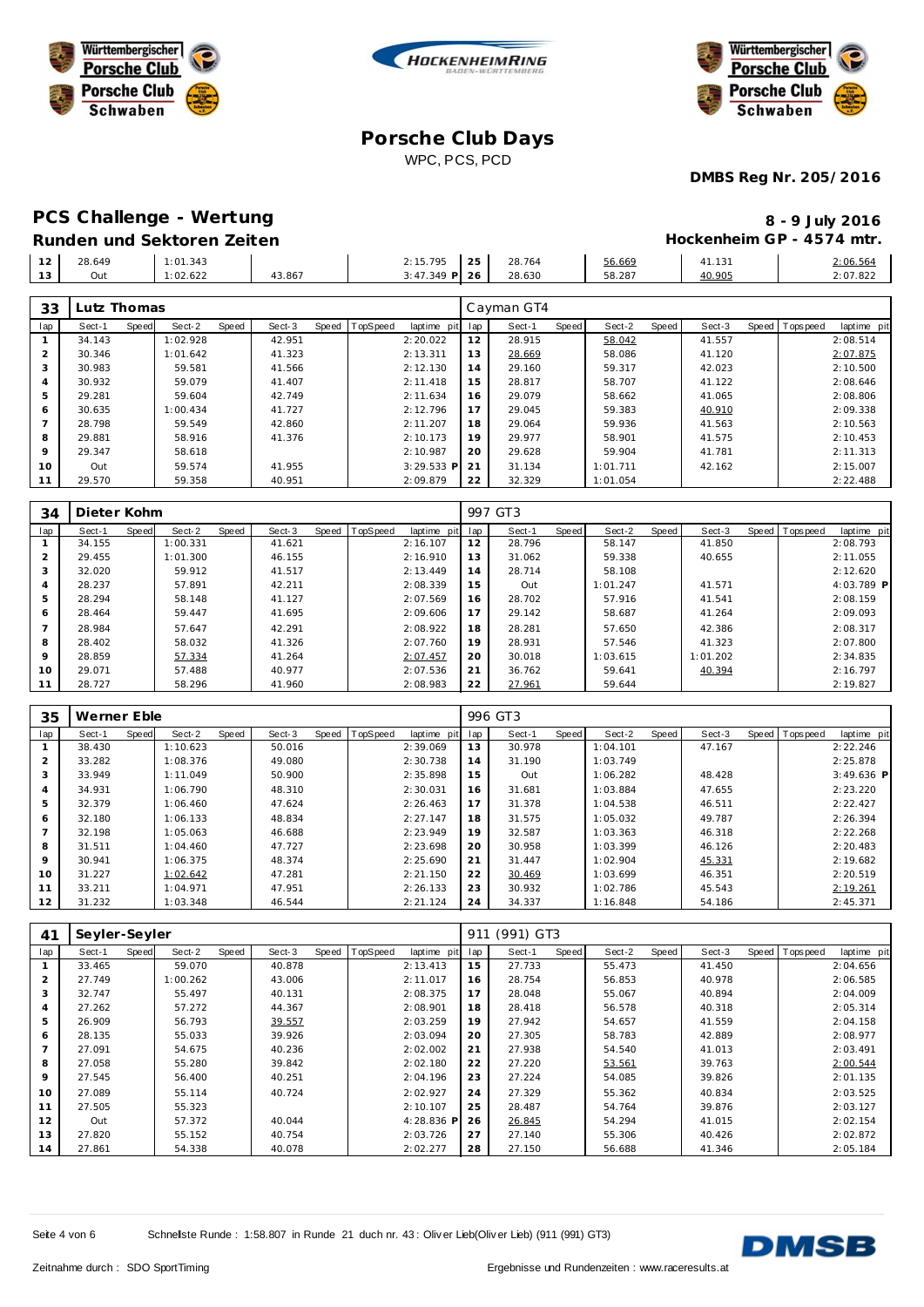





**DMBS Reg Nr. 205/2016**

## PCS Challenge - Wertung **8 - 9 July 2016 Runden und Sektoren Zeiten**

**Hockenheim GP - 4574 mtr.**

| 42      | Haas-Barazetti |       |          |       |        |       |          |              | -91 | (991) GT3 |       |          |       |          |                |             |
|---------|----------------|-------|----------|-------|--------|-------|----------|--------------|-----|-----------|-------|----------|-------|----------|----------------|-------------|
| lap     | Sect-1         | Speed | Sect-2   | Speed | Sect-3 | Speed | TopSpeed | laptime pit  | lap | Sect-1    | Speed | Sect-2   | Speed | Sect-3   | Speed Topspeed | laptime pit |
|         | 36.086         |       | 1:10.947 |       | 50.097 |       |          | 2:37.130     | 11  | 31.461    |       | 1:03.128 |       | 43.888   |                | 2:18.477    |
|         | 32.459         |       | 1:08.229 |       | 48.981 |       |          | 2:29.669     | 12  | 32.018    |       | 1:07.912 |       | 47.250   |                | 2:27.180    |
|         | 33.966         |       | 1:06.574 |       | 51.384 |       |          | 2:31.924     | 13  | 33.924    |       | 1:10.230 |       | 51.167   |                | 2:35.321    |
|         | 31.290         |       | 1:02.781 |       | 45.906 |       |          | 2:19.977     | 14  | 34.272    |       | 1:10.131 |       | 49.383   |                | 2:33.786    |
| 5       | 31.180         |       | 1:04.156 |       | 45.503 |       |          | 2:20.839     | 15  | 37.627    |       | 1:14.372 |       | 47.258   |                | 2:39.257    |
| 6       | 31.260         |       | 1:04.451 |       | 44.709 |       |          | 2:20.420     | 16  | 32.484    |       | 1:11.862 |       | 49.797   |                | 2:34.143    |
|         | 31.305         |       | 1:02.283 |       | 45.821 |       |          | 2:19.409     | 17  | 33.900    |       | 1:14.561 |       | 56.396   |                | 2:44.857    |
| 8       | 31.880         |       | 1:04.453 |       | 45.627 |       |          | 2:21.960     | 18  | 40.830    |       | 1:25.367 |       | 1:02.698 |                | 3:08.895    |
| $\circ$ | 31.736         |       | 1:01.842 |       |        |       |          | 2:22.340     | 19  | 48.531    |       | 1:35.038 |       | 1:05.932 |                | 3:29.501    |
| 10      | Out            |       | 1:03.829 |       | 44.464 |       |          | $3:44.948$ P | 20  | 40.798    |       | 1:22.758 |       |          |                | 3:04.477    |

| 43  | Oliver Lieb |       |        |       |        |       |          |             | (991) GT3<br>911 |        |       |          |       |        |  |                  |              |  |
|-----|-------------|-------|--------|-------|--------|-------|----------|-------------|------------------|--------|-------|----------|-------|--------|--|------------------|--------------|--|
| lap | Sect-1      | Speed | Sect-2 | Speed | Sect-3 | Speed | TopSpeed | laptime pit | lap              | Sect-1 | Speed | Sect-2   | Speed | Sect-3 |  | Speed   Topspeed | laptime pit  |  |
|     | Out         |       | 59.777 |       | 43.794 |       |          | 2:10.931    | 13               | 27.061 |       | 53.643   |       | 38.738 |  |                  | 1:59.442     |  |
|     | 26.626      |       | 54.525 |       | 40.966 |       |          | 2:02.117    | 14               | 26.795 |       | 54.250   |       | 38.349 |  |                  | 1:59.394     |  |
| 3   | 27.817      |       | 53.924 |       | 39.116 |       |          | 2:00.857    | 15               | 27.048 |       | 53.852   |       |        |  |                  | 2:01.892     |  |
|     | 27.111      |       | 55.248 |       | 39.087 |       |          | 2:01.446    | 16               | Out    |       | 55.763   |       | 38.884 |  |                  | $3:19.837$ P |  |
| 5   | 27.049      |       | 54.401 |       | 39.274 |       |          | 2:00.724    | 17               | 27.796 |       | 53.833   |       | 38.646 |  |                  | 2:00.275     |  |
| 6   | 27.612      |       | 54.185 |       | 38.489 |       |          | 2:00.286    | 18               | 26.727 |       | 53.398   |       | 39.931 |  |                  | 2:00.056     |  |
|     | 26.976      |       | 54.634 |       | 38.915 |       |          | 2:00.525    | 19               | 26.529 |       | 54.850   |       | 39.487 |  |                  | 2:00.866     |  |
| 8   | 27.098      |       | 55.315 |       | 39.258 |       |          | 2:01.671    | 20               | 27.279 |       | 53.788   |       | 39.171 |  |                  | 2:00.238     |  |
| 9   | 31.133      |       | 54.738 |       | 38.604 |       |          | 2:04.475    | 21               | 26.830 |       | 53.760   |       | 38.217 |  |                  | 1:58.807     |  |
| 10  | 27.481      |       | 55.332 |       | 39.000 |       |          | 2:01.813    | 22               | 26.927 |       | 53.941   |       | 38.275 |  |                  | 1:59.143     |  |
| 11  | 26.843      |       | 55.181 |       | 39.454 |       |          | 2:01.478    | 23               | 26.594 |       | 54.153   |       | 39.187 |  |                  | 1:59.934     |  |
| 12  | 27.207      |       | 54.268 |       | 38.437 |       |          | 1:59.912    | 24               | 28.524 |       | 1:04.065 |       |        |  |                  | 2:22.541     |  |

| 44             | Patrick Eheim |       |        |       |        |  |                |              |     | (991) GT3<br>911 |       |        |       |        |  |                |             |  |  |  |
|----------------|---------------|-------|--------|-------|--------|--|----------------|--------------|-----|------------------|-------|--------|-------|--------|--|----------------|-------------|--|--|--|
| lap            | Sect-1        | Speed | Sect-2 | Speed | Sect-3 |  | Speed TopSpeed | laptime pit  | lap | Sect-1           | Speed | Sect-2 | Speed | Sect-3 |  | Speed Topspeed | laptime pit |  |  |  |
|                | Out           |       | 58.129 |       | 40.369 |  |                | 2:06.032     | 14  | 26.849           |       | 56.137 |       | 40.371 |  |                | 2:03.357    |  |  |  |
| $\overline{2}$ | 27.538        |       | 55.118 |       | 40.478 |  |                | 2:03.134     | 15  | 26.857           |       | 58.308 |       | 39.712 |  |                | 2:04.877    |  |  |  |
| 3              | 27.209        |       | 54.885 |       | 42.530 |  |                | 2:04.624     | 16  | 26.994           |       | 56.505 |       | 38.948 |  |                | 2:02.447    |  |  |  |
| 4              | 26.980        |       | 54.344 |       | 38.797 |  |                | 2:00.121     | 17  | 26.821           |       | 54.412 |       | 41.251 |  |                | 2:02.484    |  |  |  |
| 5              | 27.659        |       | 54.640 |       | 39.323 |  |                | 2:01.622     | 18  | 27.161           |       | 54.460 |       | 40.128 |  |                | 2:01.749    |  |  |  |
| 6              | 27.300        |       | 55.005 |       | 39.477 |  |                | 2:01.782     | 19  | 27.537           |       | 57.335 |       | 40.093 |  |                | 2:04.965    |  |  |  |
|                | 28.337        |       | 58.160 |       | 39.162 |  |                | 2:05.659     | 20  | 27.363           |       | 55.143 |       | 40.071 |  |                | 2:02.577    |  |  |  |
| 8              | 26.728        |       | 54.642 |       | 40.534 |  |                | 2:01.904     | 21  | 27.102           |       | 56.123 |       | 39.804 |  |                | 2:03.029    |  |  |  |
| 9              | 26.811        |       | 54.285 |       | 40.412 |  |                | 2:01.508     | 22  | 27.467           |       | 54.115 |       | 39.307 |  |                | 2:00.889    |  |  |  |
| 10             | 27.278        |       | 56.920 |       | 39.706 |  |                | 2:03.904     | 23  | 26.767           |       | 53.582 |       | 40.076 |  |                | 2:00.425    |  |  |  |
| 11             | 27.696        |       | 55.450 |       |        |  |                | 2:05.016     | 24  | 27.677           |       | 53.450 |       | 39.142 |  |                | 2:00.269    |  |  |  |
| 12             | Out           |       | 55.440 |       | 39.703 |  |                | $3:38.550$ P | 25  | 26.790           |       | 56.272 |       | 38.984 |  |                | 2:02.046    |  |  |  |
| 13             | 27.265        |       | 55.175 |       | 39.146 |  |                | 2:01.586     | 26  | 26.572           |       | 53.996 |       | 40.246 |  |                | 2:00.814    |  |  |  |

| 45             | Wolfgang Belasta |                 |        |                                  | 993 Coupe |        |       |          |       |        |  |                |             |  |
|----------------|------------------|-----------------|--------|----------------------------------|-----------|--------|-------|----------|-------|--------|--|----------------|-------------|--|
| lap            | Sect-1<br>Speed  | Speed<br>Sect-2 | Sect-3 | Speed TopSpeed<br>laptime<br>pit | lap       | Sect-1 | Speed | Sect-2   | Speed | Sect-3 |  | Speed Topspeed | laptime pit |  |
|                | 36.969           | 1:05.086        | 48.125 | 2:30.180                         | 12        | 29.441 |       | 1:00.419 |       | 44.203 |  |                | 2:14.063    |  |
| $\overline{2}$ | 34.463           | 1:03.481        | 42.591 | 2:20.535                         | 13        | 29.919 |       | 59.128   |       | 44.132 |  |                | 2:13.179    |  |
| 3              | 28.531           | 59.592          | 42.112 | 2:10.235                         | 14        | 28.764 |       | 58.610   |       | 43.113 |  |                | 2:10.487    |  |
| $\overline{4}$ | 28.806           | 58.745          | 42.145 | 2:09.696                         | 15        | 29.256 |       | 59.590   |       | 42.961 |  |                | 2:11.807    |  |
| 5              | 29.508           | 59.500          | 42.724 | 2:11.732                         | 16        | 29.474 |       | 58.860   |       | 43.332 |  |                | 2:11.666    |  |
| 6              | 28.705           | 57.996          | 42.497 | 2:09.198                         | 17        | 29.689 |       | 59.186   |       | 43.814 |  |                | 2:12.689    |  |
|                | 28.896           | 59.141          | 44.980 | 2:13.017                         | 18        | 29.337 |       | 59.583   |       | 44.242 |  |                | 2:13.162    |  |
| 8              | 29.837           | 58.999          | 43.333 | 2:12.169                         | 19        | 29.239 |       | 58.751   |       | 43.488 |  |                | 2:11.478    |  |
| 9              | 29.127           | 58.846          |        | 2:15.346                         | 20        | 29.136 |       | 1:00.249 |       | 44.440 |  |                | 2:13.825    |  |
| 10             | Out              | 59.324          | 43.296 | $3:38.574$ P                     | 21        | 28.919 |       | 59.123   |       | 43.297 |  |                | 2:11.339    |  |
| 11             | 29.526           | 58.935          | 42.889 | 2:11.350                         | 22        | 28.780 |       | 1:10.821 |       |        |  |                | 2:56.879    |  |

| 46  | ∟ars Borghaus |              |          |              |        |       |          |          |         | (991) GTS<br>-91 |              |        |       |        |         |            |             |  |  |  |
|-----|---------------|--------------|----------|--------------|--------|-------|----------|----------|---------|------------------|--------------|--------|-------|--------|---------|------------|-------------|--|--|--|
| lap | Sect-1        | <b>Speed</b> | Sect-2   | <b>Speed</b> | Sect-3 | Speed | TopSpeed | laptime  | pit lap | Sect-1           | <b>Speed</b> | Sect-2 | Speed | Sect-3 | Speed I | T ops peed | laptime pit |  |  |  |
|     | 38.029        |              | 1:05.202 |              | 43.917 |       |          | 2:27.148 | 15      | 27.821           |              | 57.020 |       | 41.371 |         |            | 2:06.212    |  |  |  |
|     | 30.064        |              | 1:00.396 |              | 44.921 |       |          | 2:15.381 | 16      | 28.362           |              | 56.715 |       | 40.922 |         |            | 2:05.999    |  |  |  |
|     | 28.190        |              | 59.068   |              | 41.999 |       |          | 2:09.257 | 17      | 28.679           |              | 57.021 |       | 41.240 |         |            | 2:06.940    |  |  |  |
|     | 28.337        |              | 57.965   |              | 42.062 |       |          | 2:08.364 | 18      | 28.658           |              | 57.352 |       | 41.340 |         |            | 2:07.350    |  |  |  |
|     | 28.502        |              | 57.864   |              | 41.721 |       |          | 2:08.087 | 19      | 28.187           |              | 56.631 |       | 41.561 |         |            | 2:06.379    |  |  |  |

Seite 5 von 6 Schnelste Runde : 1:58.807 in Runde 21 duch nr. 43 : Oliver Lieb(Oliver Lieb) (911 (991) GT3)